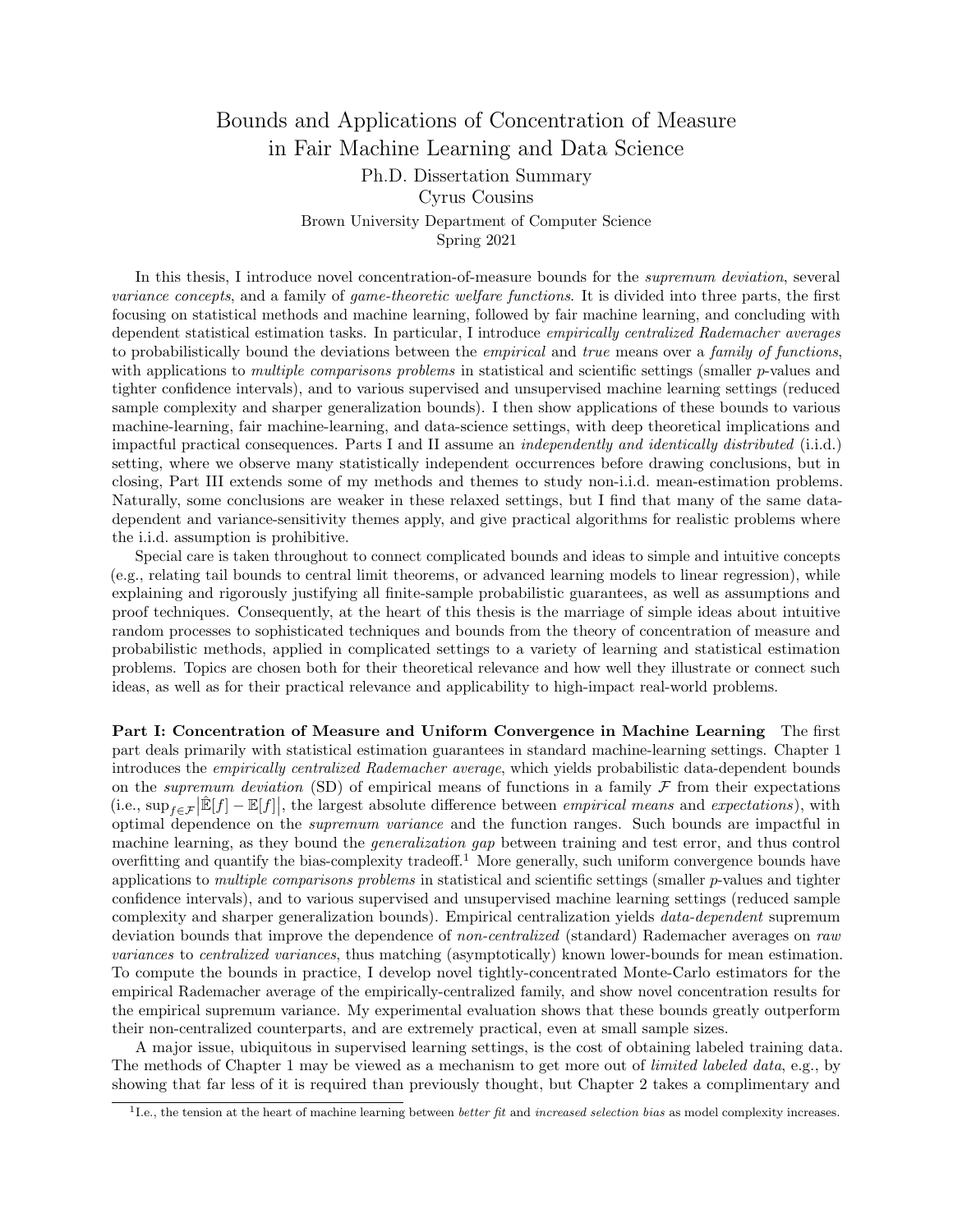orthogonal approach. In Chapter 2, I adopt a transductive learning setting, wherein we have a vast set of points, a tiny fraction of which are labeled, and wish to learn to predict the remaining labels. I then describe a transductive learning algorithm that uses these data, alongside additional knowledge in the form of weak labelers, which are arbitrarily inaccurate predictors for either the target task or some related task. In particular, I show that accurate learning is possible with a small labeled training set when (a subset of) the family of weak labelers is somewhat well-aligned with the target task. The strategy here is to estimate and (probabilistically) bound appropriately-chosen statistics of the weak labelers using the supervised data, and then consider a feasible set of possible labelings for the unlabeled data that respect these statistics. When sufficient labeled data are available to well-estimate the chosen family of statistics, and the feasible label space is of low diameter, learning the *minimax-optimal* classifier over this feasible set then yields strong generalization guarantees. In particular, if the weak-labeler statistics give sufficient information about the target task, and we have sufficient labeled data to accurately constrain their statistics, then all feasible labelings are reasonably accurate, and if sufficiently many *unlabeled data* are available, then we can learn a complicated model; these conditions neatly factor the labeled and unlabeled sample complexities, and describe conditions under which weak-labelers are sufficient to supplement a small labeled training set.

Part II: Fairness with Aggregator Functions: Malfare, Welfare, and Fair-PAC Learning Chapter 3 begins with an axiomatic justification to the *power mean* family<sup>2</sup> of social welfare functions, which summarize societal wellbeing, while making tradeoffs between the needs of the overall population and of marginalized groups (c.f., *utilitarianism* vs *egalitarianism*). From the same axiomatization, starting with a measure of *discontentment* (loss) rather than *contentment* (utility), I derive the parallel concept of malfare. For linear welfare functions, malfare acts as the *negative welfare* of the *negative utility*, but malfare extends also to nonlinear welfare functions (e.g., the egalitarian welfare, or the geometric mean utility) that are undefined for negative utilities. This is crucial to fairness, as we require nonlinear power-mean malfare functions to specify fairness tradeoffs. These arguments are strongly grounded in the economic theory of cardinal welfare, but from them I show statistical estimation and learning guarantees more characteristic of the computer science literature. In particular, malfare is a natural target in machine learning problems where we *minimize* (negatively connoted) loss, rather than *maximize* (positively connoted) utility.

As an application, in Chapter 4, I cast a *streaming-media codec-selection* problem as a *fairness-sensitive* learning problem, wherein we seek to *efficiently select* a *small set* of media-encoders that can mutually satisfy a user-base with diverse preferences (e.g., quality vs bandwidth consumption). Optimizing welfare objectives lead to diverse codec choice, whereas without considering fairness and welfare objectives, it is easy to optimize only for a target demographic, or under invalid assumptions on users, making streaming inaccessible and inflexible. Fair codec selection an important accessibility issue, as these types of considerations ensure that audiovisual streaming and telecommunications services effectively serve populations that are often sidelined by digital services, including those with limited internet access, as well as those with various audiovisual perception conditions. I explore various welfare and Pareto optimality concepts, and how the bias-complexity tradeoff manifests in multivariate settings and with fairness issues.

From a more theoretical angle, in Chapter 5, I show *statistical estimation guarantees* for welfare and malfare, and from the social planning problem, develop a theory of fair machine learning, based on the probably approximately correct (PAC) learning framework, termed fair-PAC learning. A fair-PAC learner is an algorithm that learns an  $\varepsilon-\delta$  malfare-optimal model with bounded sample complexity, for any data distribution, and for any (axiomatically justified) malfare concept. We show broad conditions under which, with appropriate modifications, many standard PAC-learners may be converted to fair-PAC learners. This places fair-PAC learning on firm theoretical ground, as it yields statistical, and in some cases computational, efficiency guarantees for many well-studied machine-learning models. Fair-PAC learning is also practically relevant, as it democratizes fair machine learning, by providing concrete training algorithms and rigorous generalization guarantees for these models.

Part III: Sample-Efficient Mean-Estimation with Dependent Sequential Data Finally, Part III extends the methods and themes of Parts I and II, wherein I assume i.i.d. data samples, into more general weakly dependent non-i.i.d. settings. As with the data-dependent guarantees using empirically centralized

<sup>&</sup>lt;sup>2</sup>Given g groups, sentiment vector  $S \in \mathbb{R}_{0+}^g$ , and probability measure  $\mathbf{w} \in \mathbb{R}_{0+}^g$ , the p-power mean for  $p \ge 0$  is defined as  $M_p(S; \mathbf{w}) = \lim_{\rho \to p} \sqrt[p]{\sum_{i=1}^g \mathbf{w}_i S_i^{\rho}}$ . Special cases include  $p = 1$ risk-minimization) and  $p = \infty$  for  $w > 0$ , where it reduces to the maximum (standard in robust or minimax learning).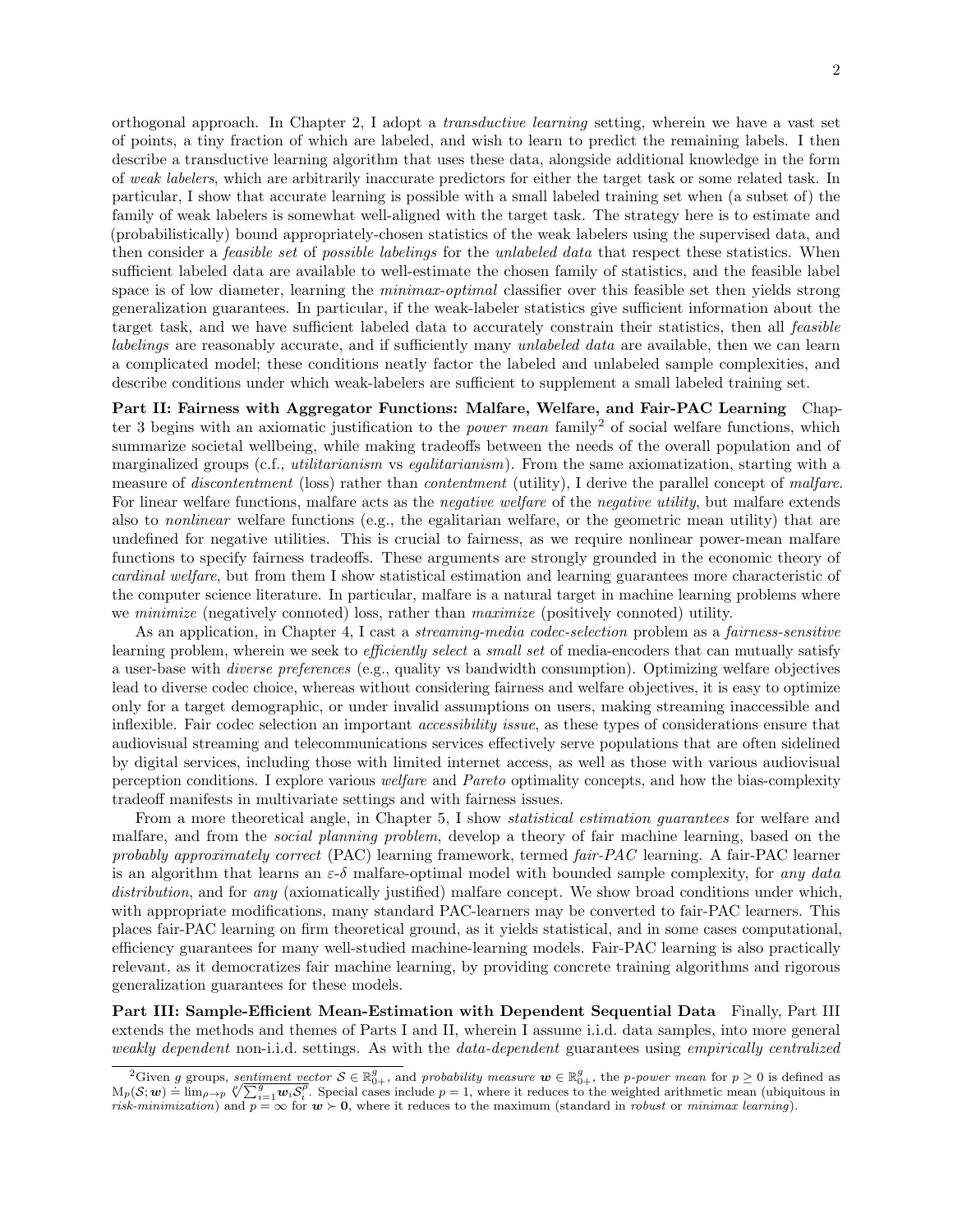Rademacher averages, the goal here is to get the *strongest quarantees* under the *weakest assumptions*; in particular, this means my algorithms must be sensitive to structure found in the data. While notions of approximate independence can be difficult to rigorously bound from data, I find that appropriate variance concepts are easy to bound, and are sufficient to obtain asymptotically near-optimal sample-complexity guarantees for mean estimation in two dependent settings. In particular, I first examine block databases, where the key assumption is that *contiguous blocks of records* can be accessed nearly as efficiently as *individual* records, and second, I examine ergodic Markov chains, where each step of the chain is a memoryless random variable (i.e., conditionally independent from its history given the previous step), and it is as easy to collect a trace of dependent (often correlated) samples as it is to collect a pair of near-independent samples.

In both cases, I give data-dependent algorithms for  $\varepsilon$ -δ mean-estimation that avoid worst-case samplecomplexity behavior. In particular, by averaging not just (approximately) independent samples,<sup>3</sup> but instead all of the dependent samples (available at no extra cost), I find that often the variance of the mean estimate decreases; particularly so when the data are less dependent than indicated by a priori structural assumptions. This decrease in variance implies more rapid convergence of the empirical mean by various central limit theorems, though this work undertakes the significantly more challenging endeavor of showing commensurate improvement to finite-sample convergence rates. Furthermore, as I do not assume a priori knowledge of the appropriate variance concepts, sufficient sample sizes are not known a priori, and thus I employ a progressive sampling strategy to avoid drawing too many samples. The details of variance-estimation and necessary multiple-comparisons corrections entailed are subtle, but intuitively, this acts as a "guess and check" method, wherein we optimistically select an initial small sample size, which we use to estimate variances and means, and we iteratively increase it until a sufficiently large sample has been drawn so as to provide the desired guarantee. Surprisingly, despite being variance-oblivious, these strategies are asymptotically optimal, up to log-log factors, in both the block-database and Markov-chain settings. In both cases, a priori guarantees on the amount of dependence do appear in our bounds, but only transiently, and as the additive error is taken to 0, terms involving only variance, which is estimated entirely from the data, come to dominate. This calls into question the importance of difficult-to-bound quantities measuring the degree of dependence.

This Work, as a Whole Read separately, each part represents a significant advancement in its respective field; the first in *statistical learning theory*, with an emphasis on *algorithms* and *generalization guarantees* requiring less labeled data than previous methods; the second in the axiomatic philosophy, practice, and statistical learning guarantees of fair machine learning; and the third in showing that themes and bounds from sampling problems in standard i.i.d. settings translate well into non-i.i.d. settings. Special attention is paid to keep each part readable outside of the greater context of this work, however the reader will better appreciate thematic connections, applications, and technical synergy when they are considered as a whole.

To make this concrete, I note that the methods of Part I and Part III are not mutually incompatible, opening the door to strong uniform convergence bounds in non-i.i.d. settings, and furthermore, the fair learning setting of Part II obviously benefits from the statistical bounds of Part I, but similar analysis is certainly possible in non-i.i.d. settings. Indeed, in a connected and interdependent world, it may be the case that practical fair systems need to consider the intricacies of non-i.i.d. learning, and ultimately the importance of philosophically grounded and statistically rigorous fair-learning systems, operating on real-world data with all the messy dependence structures that may entail, just may be exactly what is needed, not only to bring new deep and interesting problems to the computer science community, but also to solve problems of algorithmic and natural injustice and unfairness in the world at large.

In Conclusion Part I introduces new statistical techniques for variance-sensitive uniform convergence bounds and generalization guarantees in machine learning. The centralization strategy of Chapter 1 achieves asymptotically-optimal bound convergence rates, and the Monte-Carlo estimation procedure yields sharp bounds with both centralized and non-centralized (standard) empirical Rademacher averages. This has broad implications in machine learning, data science, and statistical settings, and can also be used as a component statistical method, mutatis mutandis, in all subsequent chapters. Chapter 2 then continues this theme of efficient use of data by introducing an algorithm that augments a small amount of labeled data with the output of weak labelers, which are assumed to be machine learning models associated with correlated tasks. I show both computational guarantees on efficient learnability and statistical guarantees on generalization

 ${}^{3}$ In particular, samples drawn from *independently sampled* blocks in the database setting, or samples with a "sufficiently large" number of steps between them (where "sufficiently large" depends on chain-specific analysis) in the Markov chain setting.